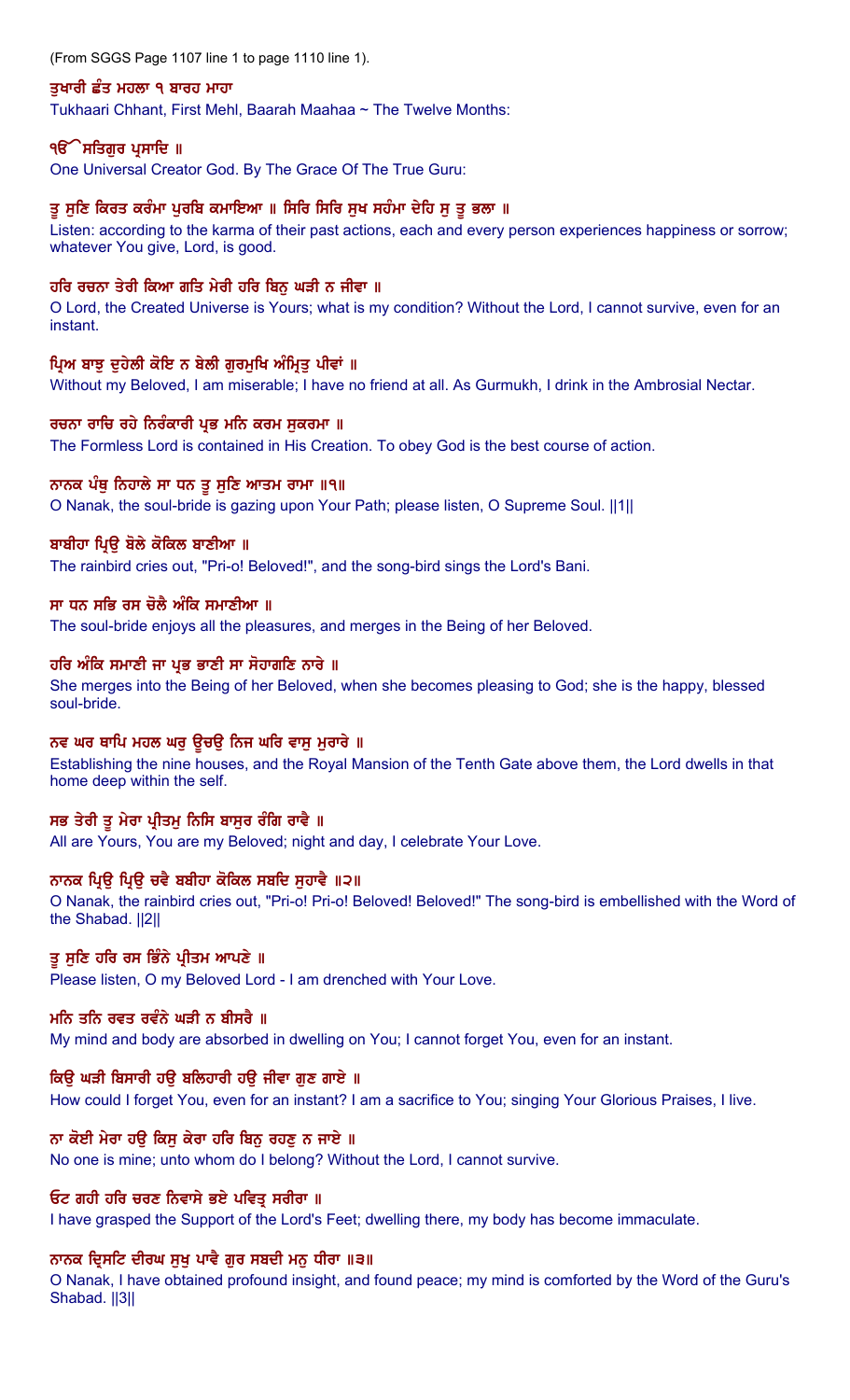# ਬਰਸੈ ਅੰਮ੍ਰਿਤ ਧਾਰ ਬੁੰਦ ਸੁਹਾਵਣੀ ॥

The Ambrosial Nectar rains down on us! Its drops are so delightful!

## ਸਾਜਨ ਮਿਲੇ ਸਹਜਿ ਸੁਭਾਇ ਹਰਿ ਸਿਉ ਪ੍ਰੀਤਿ ਬਣੀ ॥

Meeting the Guru, the Best Friend, with intuitive ease, the mortal falls in love with the Lord.

## ਹਰਿ ਮੰਦਰਿ ਆਵੈ ਜਾ ਪ੍ਰਭ ਭਾਵੈ ਧਨ ਉਭੀ ਗੁਣ ਸਾਰੀ ॥

The Lord comes into the temple of the body, when it pleases God's Will; the soul-bride rises up, and sings His Glorious Praises.

## ਘਰਿ ਘਰਿ ਕੰਤੂ ਰਵੈ ਸੋਹਾਗਣਿ ਹਉ ਕਿਉ ਕੰਤਿ ਵਿਸਾਰੀ ॥

In each and every home, the Husband Lord ravishes and enjoys the happy soul-brides; so why has He forgotten me?

### ਉਨਵਿ ਘਨ ਛਾਏ ਬਰਸੂ ਸੁਭਾਏ ਮਨਿ ਤਨਿ ਪ੍ਰੇਮੂ ਸੁਖਾਵੈ ॥

The sky is overcast with heavy, low-hanging clouds; the rain is delightful, and my Beloved's Love is pleasing to my mind and body.

## ਨਾਨਕ ਵਰਸੈ ਅੰਮ੍ਰਿਤ ਬਾਣੀ ਕਰਿ ਕਿਰਪਾ ਘਰਿ ਆਵੈ ॥੪॥

O Nanak, the Ambrosial Nectar of Gurbani rains down; the Lord, in His Grace, has come into the home of my heart. ||4||

#### ਚੇਤ ਬਸੰਤ ਭਲਾ ਭਵਰ ਸਹਾਵੜੇ ॥

In the month of Chayt, the lovely spring has come, and the bumble bees hum with joy.

### ਬਨ ਫੁਲੇ ਮੰਝ ਬਾਰਿ ਮੈ ਪਿਰ ਘਰਿ ਬਾਹੜੈ ॥

The forest is blossoming in front of my door; if only my Beloved would return to my home!

#### ਪਿਰ ਘਰਿ ਨਹੀ ਆਵੈ ਧਨ ਕਿੳ ਸਖ ਪਾਵੈ ਬਿਰਹਿ ਬਿਰੋਧ ਤਨ ਛੀਜੈ ॥

If her Husband Lord does not return home, how can the soul-bride find peace? Her body is wasting away with the sorrow of separation.

# ਕੋਕਿਲ ਅੰਬਿ ਸੁਹਾਵੀ ਬੋਲੈ ਕਿਉ ਦੁਖ਼ ਅੰਕਿ ਸਹੀਜੈ ॥

The beautiful song-bird sings, perched on the mango tree; but how can I endure the pain in the depths of my being?

#### ਭਵਰੂ ਭਵੰਤਾ ਫੁਲੀ ਡਾਲੀ ਕਿਉ ਜੀਵਾ ਮਰੂ ਮਾਏ ॥

The bumble bee is buzzing around the flowering branches; but how can I survive? I am dying, O my mother!

#### ਨਾਨਕ ਚੇਤਿ ਸਹਜਿ ਸੁਖੂ ਪਾਵੈ ਜੇ ਹਰਿ ਵਰੂ ਘਰਿ ਧਨ ਪਾਏ ॥੫॥

O Nanak, in Chayt, peace is easily obtained, if the soul-bride obtains the Lord as her Husband, within the home of her own heart. ||5||

### ਵੈਸਾਖ ਭਲਾ ਸਾਖਾ ਵੇਸ ਕਰੇ ॥

Baisakhi is so pleasant; the branches blossom with new leaves.

### ਧਨ ਦੇਖੈ ਹਰਿ ਦਆਰਿ ਆਵਹ ਦਇਆ ਕਰੇ ॥

The soul-bride yearns to see the Lord at her door. Come, O Lord, and take pity on me!

## ਘਰਿ ਆਉ ਪਿਆਰੇ ਦੁਤਰ ਤਾਰੇ ਤੁਧੂ ਬਿਨੂ ਅਢੁ ਨ ਮੋਲੋ ॥

Please come home, O my Beloved; carry me across the treacherous world-ocean. Without You, I am not worth even a shell.

#### ਕੀਮਤਿ ਕੳਣ ਕਰੇ ਤਧ ਭਾਵਾਂ ਦੇਖਿ ਦਿਖਾਵੈ ਢੋਲੋ ॥

Who can estimate my worth, if I am pleasing to You? I see You, and inspire others to see You, O my Love.

#### ਦੂਰਿ ਨ ਜਾਨਾ ਅੰਤਰਿ ਮਾਨਾ ਹਰਿ ਕਾ ਮਹਲੂ ਪਛਾਨਾ ॥

I know that You are not far away; I believe that You are deep within me, and I realize Your Presence.

#### ਨਾਨਕ ਵੈਸਾਖੀਂ ਪ੍ਰਭੂ ਪਾਵੈ ਸੁਰਤਿ ਸਬਦਿ ਮਨੁ ਮਾਨਾ ॥੬॥

O Nanak, finding God in Baisakhi, the consciousness is filled with the Word of the Shabad, and the mind comes to believe. ||6||

#### ਮਾਹ ਜੇਠੂ ਭਲਾ ਪ੍ਰੀਤਮੂ ਕਿਉ ਬਿਸਰੈ ॥

The month of Jayt'h is so sublime. How could I forget my Beloved?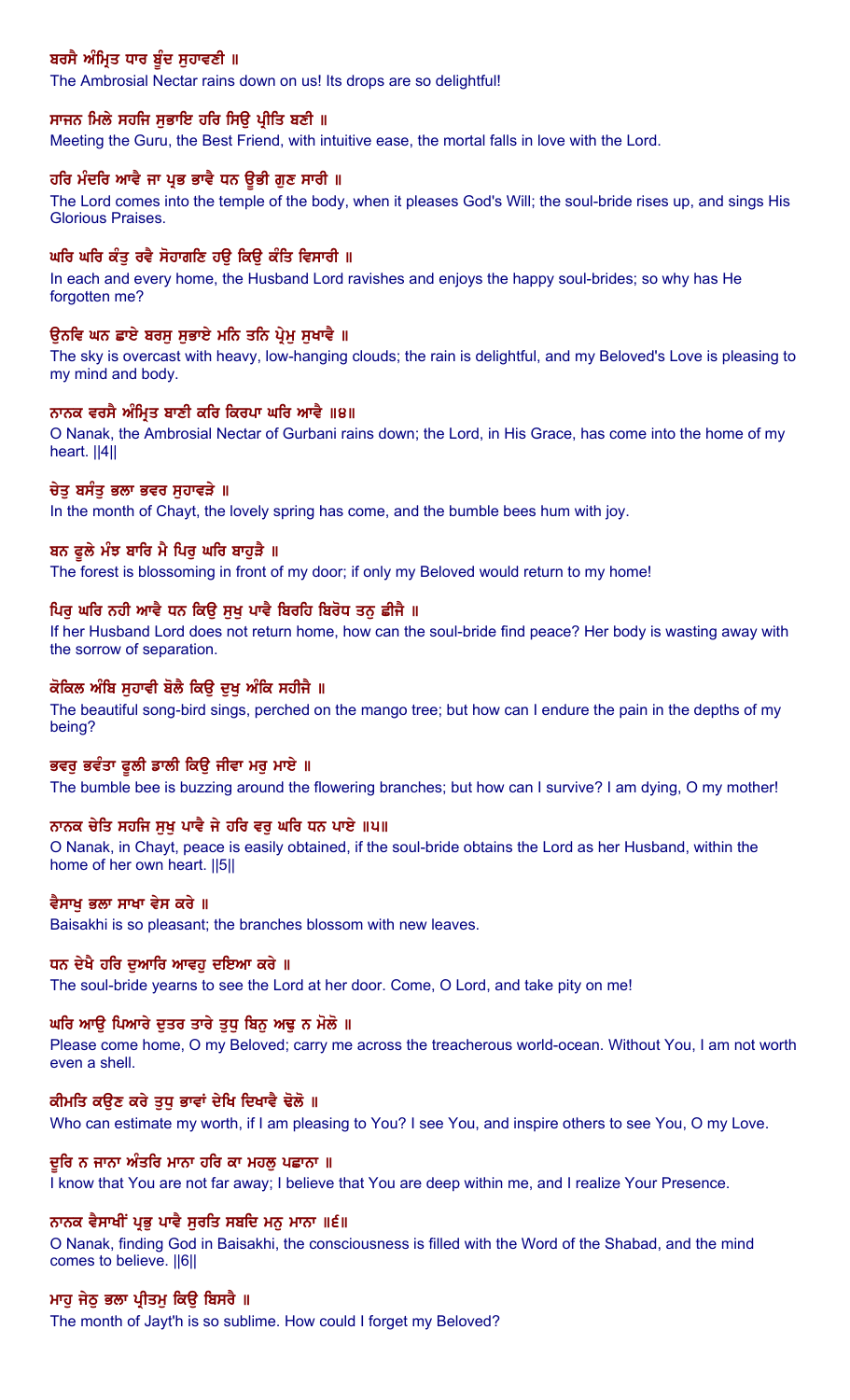# ਥਲ ਤਾਪਹਿ ਸਰ ਭਾਰ ਸਾ ਧਨ ਬਿਨਉ ਕਰੈ ॥

The earth burns like a furnace, and the soul-bride offers her prayer.

## ਧਨ ਬਿਨਉ ਕਰੇਦੀ ਗੁਣ ਸਾਰੇਦੀ ਗੁਣ ਸਾਰੀ ਪ੍ਰਭ ਭਾਵਾ ॥

The bride offers her prayer, and sings His Glorious Praises; singing His Praises, she becomes pleasing to God.

## ਸਾਚੈ ਮਹਲਿ ਰਹੈ ਬੈਰਾਗੀ ਆਵਣ ਦੇਹਿ ਤ ਆਵਾ ॥

The Unattached Lord dwells in His true mansion. If He allows me, then I will come to Him.

## ਨਿਮਾਣੀ ਨਿਤਾਣੀ ਹਰਿ ਬਿਨੂ ਕਿਉ ਪਾਵੈ ਸੁਖ ਮਹਲੀ ॥

The bride is dishonored and powerless; how will she find peace without her Lord?

### ਨਾਨਕ ਜੇਠਿ ਜਾਣੈ ਤਿਸ ਜੈਸੀ ਕਰਮਿ ਮਿਲੈ ਗਣ ਗਹਿਲੀ ॥੭॥

O Nanak, in Jayt'h, she who knows her Lord becomes just like Him; grasping virtue, she meets with the Merciful Lord. ||7||

#### ਆਸਾੜੂ ਭਲਾ ਸੁਰਜੁ ਗਗਨਿ ਤਪੈ ॥

The month of Aasaarh is good; the sun blazes in the sky.

#### ਧਰਤੀ ਦੁਖ ਸਹੈ ਸੋਖੈ ਅਗਨਿ ਭਖੈ ॥

The earth suffers in pain, parched and roasted in the fire.

### ਅਗਨਿ ਰਸ ਸੋਖੈ ਮਰੀਐ ਧੋਖੈ ਭੀ ਸੋ ਕਿਰਤ ਨ ਹਾਰੇ ॥

The fire dries up the moisture, and she dies in agony. But even then, the sun does not grow tired.

## ਰਥੂ ਫਿਰੈ ਛਾਇਆ ਧਨ ਤਾਕੈ ਟੀਡੂ ਲਵੈ ਮੰਝਿ ਬਾਰੇ ॥

His chariot moves on, and the soul-bride seeks shade; the crickets are chirping in the forest.

## ਅਵਗਣ ਬਾਧਿ ਚਲੀ ਦੁਖੁ ਆਗੈ ਸੁਖੁ ਤਿਸੁ ਸਾਚੁ ਸਮਾਲੇ ॥

She ties up her bundle of faults and demerits, and suffers in the world hereafter. But dwelling on the True Lord, she finds peace.

### ਨਾਨਕ ਜਿਸ ਨੋ ਇਹੁ ਮਨੁ ਦੀਆ ਮਰਣੁ ਜੀਵਣੁ ਪ੍ਰਭ ਨਾਲੇ ॥੮॥

O Nanak, I have given this mind to Him; death and life rest with God. ||8||

### ਸਾਵਣਿ ਸਰਸ ਮਨਾ ਘਣ ਵਰਸਹਿ ਰਤਿ ਆਏ ॥

In Saawan, be happy, O my mind. The rainy season has come, and the clouds have burst into showers.

## ਮੈ ਮਨਿ ਤਨਿ ਸਹ ਭਾਵੈ ਪਿਰ ਪਰਦੇਸਿ ਸਿਧਾਏ ॥

My mind and body are pleased by my Lord, but my Beloved has gone away.

#### ਪਿਰ ਘਰਿ ਨਹੀ ਆਵੈ ਮਰੀਐ ਹਾਵੈ ਦਾਮਨਿ ਚਮਕਿ ਡਰਾਏ ॥

My Beloved has not come home, and I am dying of the sorrow of separation. The lightning flashes, and I am scared.

## ਸੇਜ ਇਕੇਲੀ ਖਰੀ ਦਹੇਲੀ ਮਰਣ ਭਇਆ ਦਖ ਮਾਏ ॥

My bed is lonely, and I am suffering in agony. I am dying in pain, O my mother!

### ਹਰਿ ਬਿਨ ਨੀਦ ਭੁਖ ਕਹ ਕੈਸੀ ਕਾਪੜ ਤਨਿ ਨ ਸਖਾਵਏ ॥

Tell me - without the Lord, how can I sleep, or feel hungry? My clothes give no comfort to my body.

## ਨਾਨਕ ਸਾ ਸੋਹਾਗਣਿ ਕੰਤੀ ਪਿਰ ਕੈ ਅੰਕਿ ਸਮਾਵਏ ॥੯॥

O Nanak, she alone is a happy soul-bride, who merges in the Being of her Beloved Husband Lord. ||9||

#### ਭਾਦਉ ਭਰਮਿ ਭੁਲੀ ਭਰਿ ਜੋਬਨਿ ਪਛੁਤਾਣੀ ॥

In Bhaadon, the young woman is confused by doubt; later, she regrets and repents.

### ਜਲ ਥਲ ਨੀਰਿ ਭਰੇ ਬਰਸ ਰਤੇ ਰੰਗ ਮਾਣੀ ॥

The lakes and fields are overflowing with water; the rainy season has come - the time to celebrate!

### ਬਰਸੈ ਨਿਸਿ ਕਾਲੀ ਕਿੳ ਸਖ ਬਾਲੀ ਦਾਦਰ ਮੋਰ ਲਵੰਤੇ ॥

In the dark of night it rains; how can the young bride find peace? The frogs and peacocks send out their noisy calls.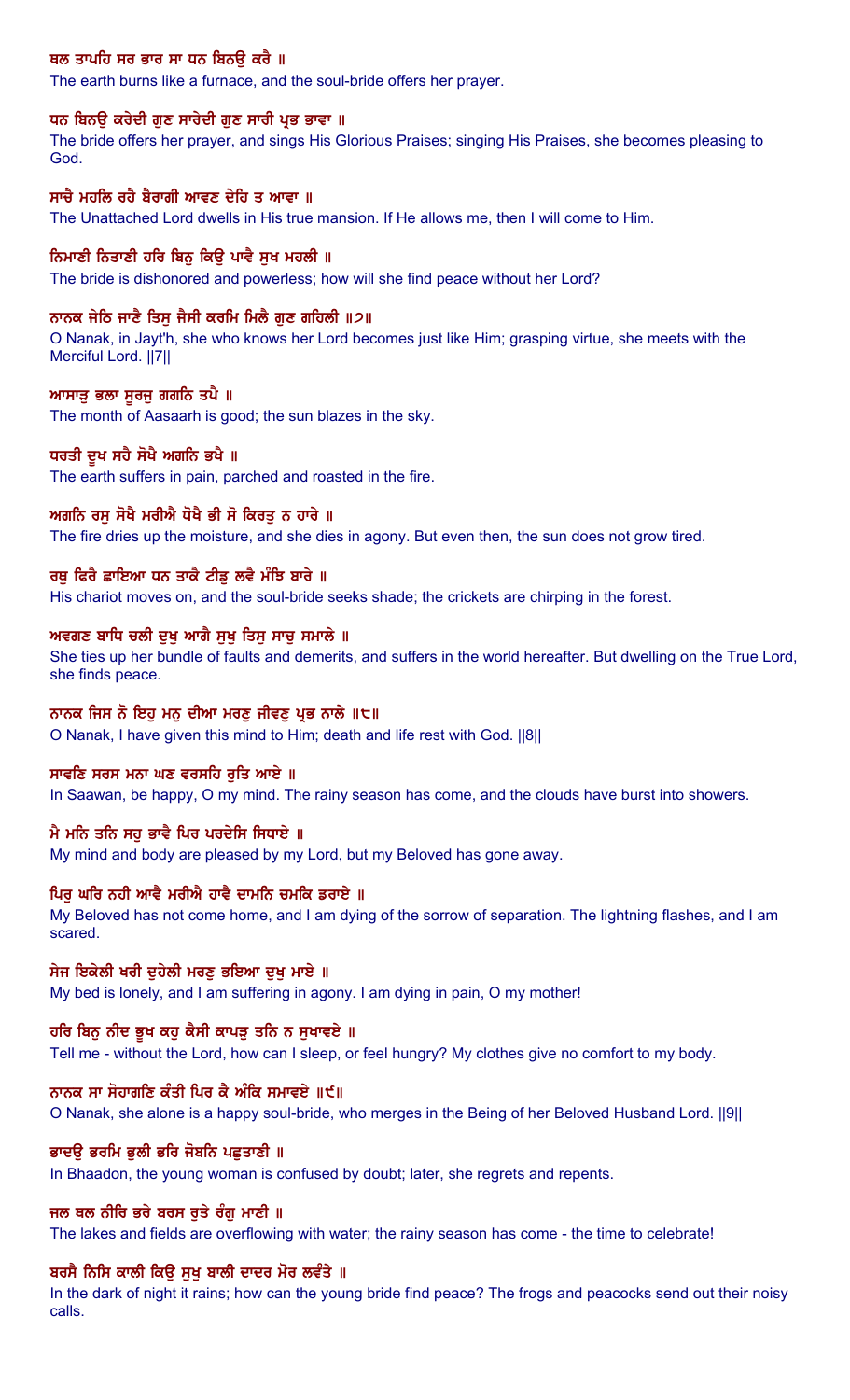# ਪ੍ਰਿਉ ਪ੍ਰਿਉ ਚਵੈ ਬਬੀਹਾ ਬੋਲੇ ਭੁਇਅੰਗਮ ਫਿਰਹਿ ਡਸੰਤੇ ॥

"Pri-o! Pri-o! Beloved! Beloved!" cries the rainbird, while the snakes slither around, biting.

## ਮਛਰ ਡੰਗ ਸਾਇਰ ਭਰ ਸੁਭਰ ਬਿਨੂ ਹਰਿ ਕਿਉ ਸੁਖ਼ ਪਾਈਐ ॥

The mosquitoes bite and sting, and the ponds are filled to overflowing; without the Lord, how can she find peace?

## ਨਾਨਕ ਪੁਛਿ ਚਲਉ ਗੁਰ ਅਪੁਨੇ ਜਹ ਪ੍ਰਭੁ ਤਹ ਹੀ ਜਾਈਐ ॥੧੦॥

O Nanak, I will go and ask my Guru; wherever God is, there I will go. ||10||

## ਅਸੁਨਿ ਆਉ ਪਿਰਾ ਸਾ ਧਨ ਝੁਰਿ ਮੁਈ ॥

In Assu, come, my Beloved; the soul-bride is grieving to death.

## ਤਾ ਮਿਲੀਐ ਪ੍ਰਭ ਮੇਲੇ ਦੂਜੈ ਭਾਇ ਖੁਈ ॥

She can only meet Him, when God leads her to meet Him; she is ruined by the love of duality.

## ਝੁਠਿ ਵਿਗਤੀ ਤਾ ਪਿਰ ਮਤੀ ਕਕਹ ਕਾਹ ਸਿ ਫਲੇ ॥

If she is plundered by falsehood, then her Beloved forsakes her. Then, the white flowers of old age blossom in my hair.

## ਆਗੈ ਘਾਮ ਪਿਛੈ ਰੁਤਿ ਜਾਡਾ ਦੇਖਿ ਚਲਤ ਮਨੁ ਡੋਲੇ ॥

Summer is now behind us, and the winter season is ahead. Gazing upon this play, my shaky mind wavers.

## ਦਹ ਦਿਸਿ ਸਾਖ ਹਰੀ ਹਰੀਆਵਲ ਸਹਜਿ ਪਕੈ ਸੋ ਮੀਠਾ ॥

In all ten directions, the branches are green and alive. That which ripens slowly, is sweet.

## ਨਾਨਕ ਅਸੁਨਿ ਮਿਲਹੂ ਪਿਆਰੇ ਸਤਿਗੁਰ ਭਏ ਬਸੀਠਾ ॥੧੧॥

O Nanak, in Assu, please meet me, my Beloved. The True Guru has become my Advocate and Friend. ||11||

### ਕਤਕਿ ਕਿਰਤੂ ਪਇਆ ਜੋ ਪ੍ਰਭ ਭਾਇਆ ॥

In Katak, that alone comes to pass, which is pleasing to the Will of God.

## ਦੀਪਕ ਸਹਜਿ ਬਲੈ ਤਤਿ ਜਲਾਇਆ ॥

The lamp of intuition burns, lit by the essence of reality.

### ਦੀਪਕ ਰਸ ਤੇਲੋ ਧਨ ਪਿਰ ਮੇਲੋ ਧਨ ਓਮਾਹੈ ਸਰਸੀ ॥

Love is the oil in the lamp, which unites the soul-bride with her Lord. The bride is delighted, in ecstasy.

### ਅਵਗਣ ਮਾਰੀ ਮਰੈ ਨ ਸੀਝੈ ਗਣਿ ਮਾਰੀ ਤਾ ਮਰਸੀ ॥

One who dies in faults and demerits - her death is not successful. But one who dies in glorious virtue, really truly dies.

### ਨਾਮ ਭਗਤਿ ਦੇ ਨਿਜ ਘਰਿ ਬੈਠੇ ਅਜਹ ਤਿਨਾੜੀ ਆਸਾ ॥

Those who are blessed with devotional worship of the Naam, the Name of the Lord, sit in the home of their own inner being. They place their hopes in You.

## ਨਾਨਕ ਮਿਲਹ ਕਪਟ ਦਰ ਖੋਲਹ ਏਕ ਘੜੀ ਖਟ ਮਾਸਾ ॥੧੨॥

Nanak: please open the shutters of Your Door, O Lord, and meet me. A single moment is like six months to me. ||12||

### ਮੰਘਰ ਮਾਹ ਭਲਾ ਹਰਿ ਗਣ ਅੰਕਿ ਸਮਾਵਏ ॥

The month of Maghar is good, for those who sing the Glorious Praises of the Lord, and merge in His Being.

### ਗੁਣਵੰਤੀ ਗੁਣ ਰਵੈ ਮੈ ਪਿਰੂ ਨਿਹਚਲੂ ਭਾਵਏ ॥

The virtuous wife utters His Glorious Praises; my Beloved Husband Lord is Eternal and Unchanging.

## ਨਿਹਚਲੂ ਚਤੁਰੂ ਸੁਜਾਣੂ ਬਿਧਾਤਾ ਚੰਚਲੂ ਜਗਤੂ ਸਬਾਇਆ ॥

The Primal Lord is Unmoving and Unchanging, Clever and Wise; all the world is fickle.

## ਗਿਆਨੂ ਧਿਆਨੂ ਗੁਣ ਅੰਕਿ ਸਮਾਣੇ ਪ੍ਰਭ ਭਾਣੇ ਤਾ ਭਾਇਆ ॥

By virtue of spiritual wisdom and meditation, she merges in His Being; she is pleasing to God, and He is pleasing to her.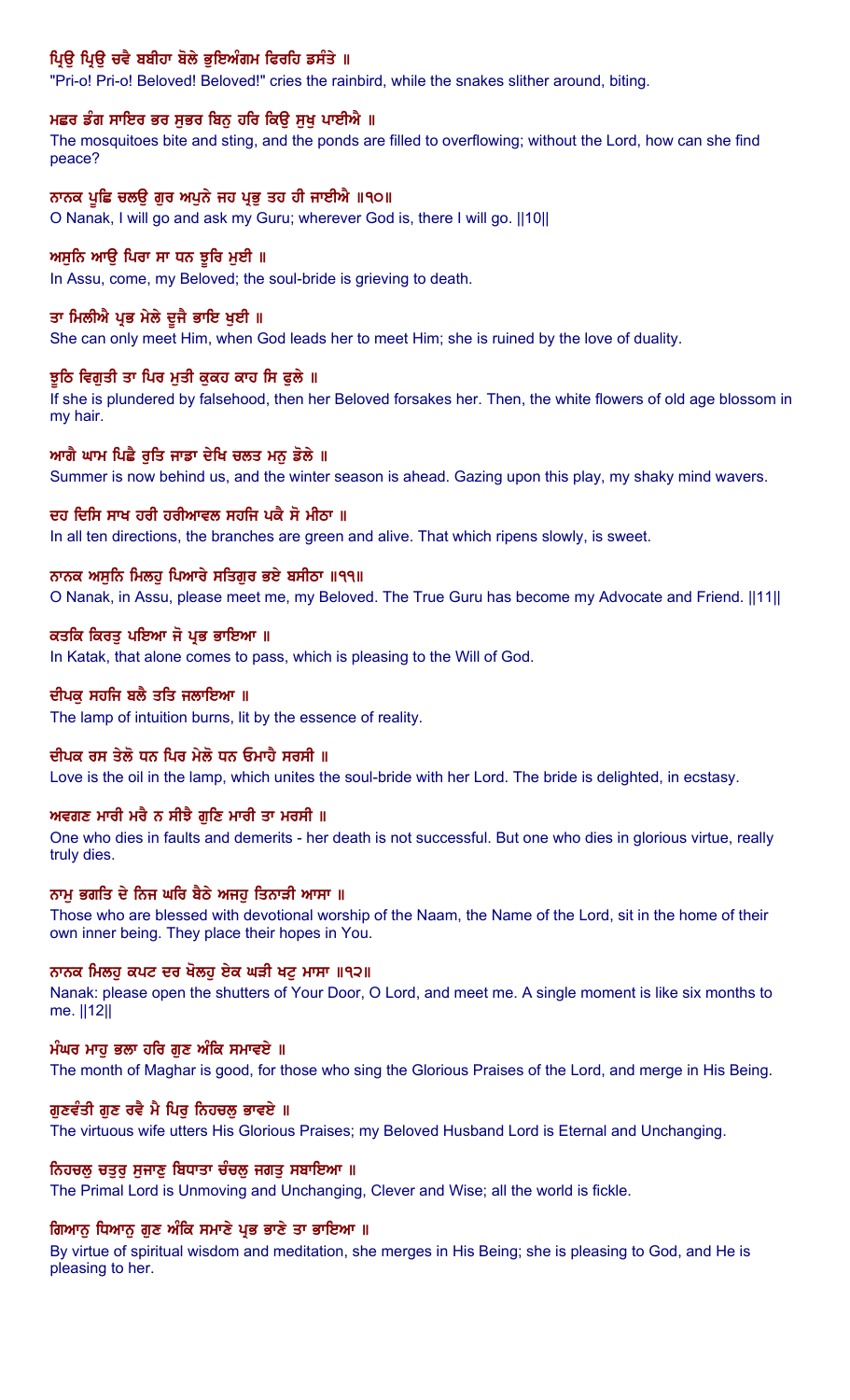# ਗੀਤ ਨਾਦ ਕਵਿਤ ਕਵੇ ਸੁਣਿ ਰਾਮ ਨਾਮਿ ਦੁਖ਼ ਭਾਗੈ ॥

I have heard the songs and the music, and the poems of the poets; but only the Name of the Lord takes away my pain.

## ਨਾਨਕ ਸਾ ਧਨ ਨਾਹ ਪਿਆਰੀ ਅਭ ਭਗਤੀ ਪਿਰ ਆਗੈ ॥੧੩॥

O Nanak, that soul-bride is pleasing to her Husband Lord, who performs loving devotional worship before her Beloved. ||13||

## ਪੋਖਿ ਤੁਖਾਰੂ ਪੜੈ ਵਣੂ ਤ੍ਰਿਣੂ ਰਸੂ ਸੋਖੈ ॥

In Poh, the snow falls, and the sap of the trees and the fields dries up.

## ਆਵਤ ਕੀ ਨਾਹੀ ਮਨਿ ਤਨਿ ਵਸਹਿ ਮੁਖੇ ॥

Why have You not come? I keep You in my mind, body and mouth.

## ਮਨਿ ਤਨਿ ਰਵਿ ਰਹਿਆ ਜਗਜੀਵਨੁ ਗੁਰ ਸਬਦੀ ਰੰਗੁ ਮਾਣੀ ॥

He is permeating and pervading my mind and body; He is the Life of the World. Through the Word of the Guru's Shabad, I enjoy His Love.

### ਅੰਡਜ ਜੇਰਜ ਸੇਤਜ ਉਤਭੁਜ ਘਟਿ ਘਟਿ ਜੋਤਿ ਸਮਾਣੀ ॥

His Light fills all those born of eggs, born from the womb, born of sweat and born of the earth, each and every heart.

## ਦਰਸਨੂ ਦੇਹੂ ਦਇਆਪਤਿ ਦਾਤੇ ਗਤਿ ਪਾਵਊ ਮਤਿ ਦੇਹੋ ॥

Grant me the Blessed Vision of Your Darshan, O Lord of Mercy and Compassion. O Great Giver, grant me understanding, that I might find salvation.

## ਨਾਨਕ ਰੰਗਿ ਰਵੈ ਰਸਿ ਰਸੀਆ ਹਰਿ ਸਿਉ ਪ੍ਰੀਤਿ ਸਨੇਹੋ ॥੧੪॥

O Nanak, the Lord enjoys, savors and ravishes the bride who is in love with Him. ||14||

## ਮਾਘਿ ਪੁਨੀਤ ਭਈ ਤੀਰਥੂ ਅੰਤਰਿ ਜਾਨਿਆ ॥

In Maagh, I become pure; I know that the sacred shrine of pilgrimage is within me.

### ਸਾਜਨ ਸਹਜਿ ਮਿਲੇ ਗਣ ਗਹਿ ਅੰਕਿ ਸਮਾਨਿਆ ॥

I have met my Friend with intuitive ease; I grasp His Glorious Virtues, and merge in His Being.

### ਪ੍ਰੀਤਮ ਗੁਣ ਅੰਕੇ ਸੁਣਿ ਪ੍ਰਭ ਬੰਕੇ ਤੁਧੁ ਭਾਵਾ ਸਰਿ ਨਾਵਾ ॥

O my Beloved, Beauteous Lord God, please listen: I sing Your Glories, and merge in Your Being. If it is pleasing to Your Will, I bathe in the sacred pool within.

### ਗੰਗ ਜਮੂਨ ਤਹ ਬੇਣੀ ਸੰਗਮ ਸਾਤ ਸਮੁੰਦ ਸਮਾਵਾ ॥ ਪੁੰਨ ਦਾਨ ਪੂਜਾ ਪਰਮੇਸੁਰ ਜੂਗਿ ਜੂਗਿ ਏਕੋ ਜਾਤਾ ॥

The Ganges, Jamunaa, the sacred meeting place of the three rivers, the seven seas, charity, donations, adoration and worship all rest in the Transcendent Lord God; throughout the ages, I realize the One.

### ਨਾਨਕ ਮਾਘਿ ਮਹਾ ਰਸ ਹਰਿ ਜਪਿ ਅਠਸਠਿ ਤੀਰਥ ਨਾਤਾ ॥੧੫॥

O Nanak, in Maagh, the most sublime essence is meditation on the Lord; this is the cleansing bath of the sixtyeight sacred shrines of pilgrimage. ||15||

### ਫਲਗੂਨਿ ਮਨਿ ਰਹਸੀ ਪ੍ਰੇਮੂ ਸੁਭਾਇਆ ॥

In Phalgun, her mind is enraptured, pleased by the Love of her Beloved.

### ਅਨਦਿਨੁ ਰਹਸੁ ਭਇਆ ਆਪੁ ਗਵਾਇਆ ॥

Night and day, she is enraptured, and her selfishness is gone.

### ਮਨ ਮੋਹ ਚਕਾਇਆ ਜਾ ਤਿਸ ਭਾਇਆ ਕਰਿ ਕਿਰਪਾ ਘਰਿ ਆਓ ॥

Emotional attachment is eradicated from her mind, when it pleases Him; in His Mercy, He comes to my home.

### ਬਹਤੇ ਵੇਸ ਕਰੀ ਪਿਰ ਬਾਝਹ ਮਹਲੀ ਲਹਾ ਨ ਥਾਓ ॥

I dress in various clothes, but without my Beloved, I shall not find a place in the Mansion of His Presence.

### ਹਾਰ ਡੋਰ ਰਸ ਪਾਟ ਪਟੰਬਰ ਪਿਰਿ ਲੋੜੀ ਸੀਗਾਰੀ ॥

I have adorned myself with garlands of flowers, pearl necklaces, scented oils and silk robes.

### ਨਾਨਕ ਮੇਲਿ ਲਈ ਗੁਰਿ ਅਪਣੈ ਘਰਿ ਵਰੁ ਪਾਇਆ ਨਾਰੀ ॥੧੬॥

O Nanak, the Guru has united me with Him. The soul-bride has found her Husband Lord, within the home of her own heart. ||16||